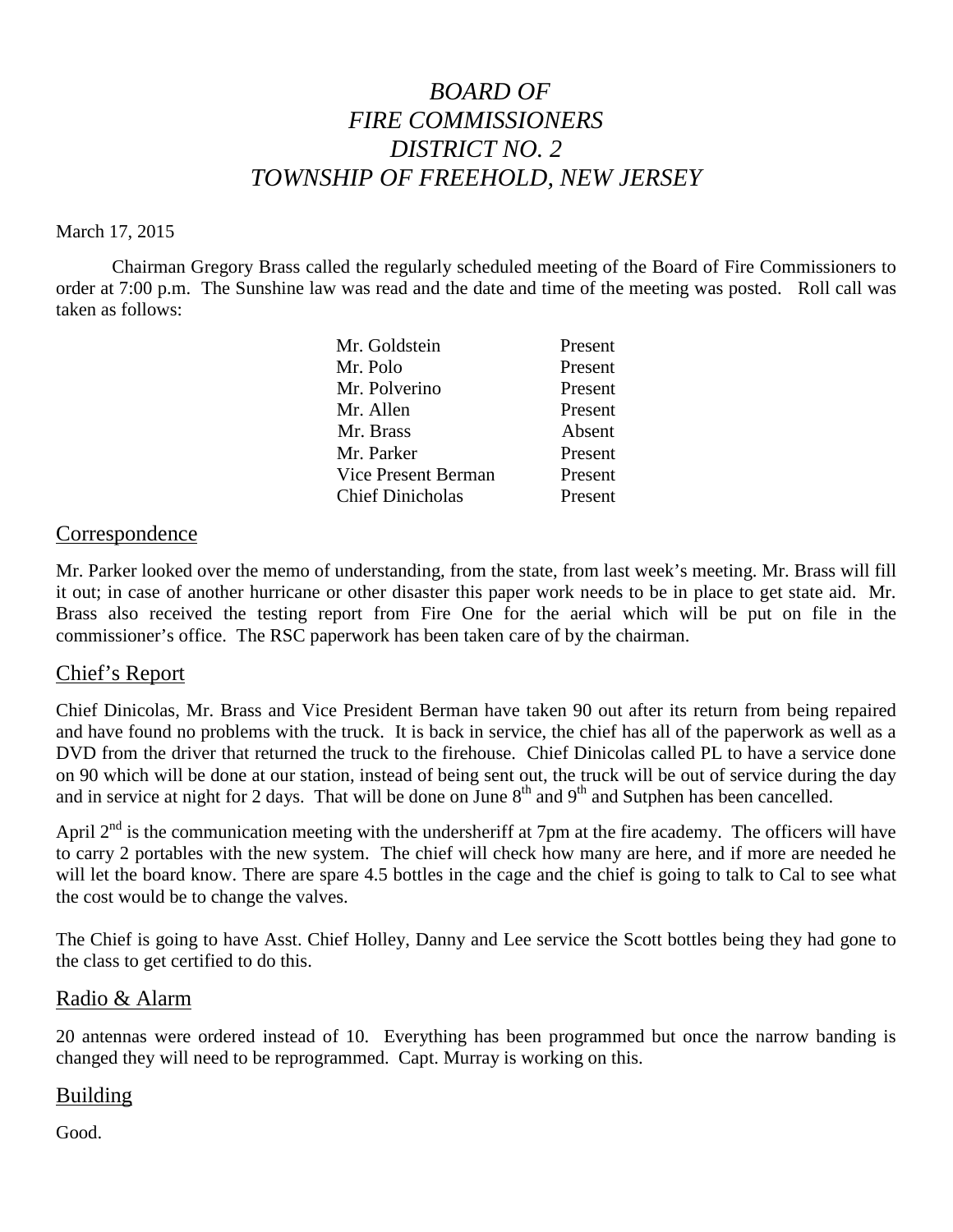#### **Insurance**

Good.

### Maintenance

Good.

## New Business

Verizon Wireless bill Mr. Polo would like to get the 5 phones that are not being used anymore off the account. He would also like to get rid of the old emergency number due to lack of use. Mr. Polo is going to contact the county to see if they have any issue with closing this line. Mr. Polo made a motion to close the old emergency line and Mr. Allen  $2<sup>nd</sup>$  it roll was called and it was approved.

### Old Business

Mr. Brass talked to Iron Planet regarding the old rescue truck; they have had over 300 people looking at the truck. Mr. Brass will give Iron Planet the information about the 2 fire companies that are interested, once Mr. Goldstein provides that information.

## Treasurer's Report

Freehold Savings Bank

|                         | Checking                      | 589.04         |
|-------------------------|-------------------------------|----------------|
|                         | <b>Money Market</b>           | 675,096.31     |
|                         | CD                            | 627,700.65     |
| <b>Wells Fargo Bank</b> | Checking                      | 50.00          |
|                         | <b>Savings</b>                | 50.00          |
| Total assets:           |                               | \$1,303,486.00 |
| March Bills             |                               |                |
| 9497                    | <b>JCP &amp; L</b>            | 377.47         |
| 9498                    | NJ Natural Gas                | 2,209.51       |
| 9499                    | <b>Verizon Wireless</b>       | 789.62         |
| 9500                    | Verizon                       | 482.51         |
| 9501                    | Cablevision                   | 260.03         |
| 9502                    | East Freehold Fire Company    | 31,250.00      |
| 9503                    | <b>Roy Press Printers</b>     | 452.50         |
| 9504                    | Cty of Monmouth               | 552.89         |
| 9505                    | Net Link IT Services          | 275.00         |
| 9506                    | Twp. Of Freehold              | 53.88          |
| 9507                    | Ken's Body Works              | 490.20         |
| 9508                    | Evan Berman                   | 220.00         |
| 9509                    | <b>Access Health Systems</b>  | 12,555.00      |
| 9510                    | Middletown Twps. Fire Academy | 400.00         |
| 9511                    | Fire & Safety                 | 369.56         |
| 9512                    | <b>Paul Conway Shields</b>    | 724.35         |
| 9513                    | <b>Ocean Security Systems</b> | 270.00         |
| 9514                    | ESI Equip.                    | 373.40         |